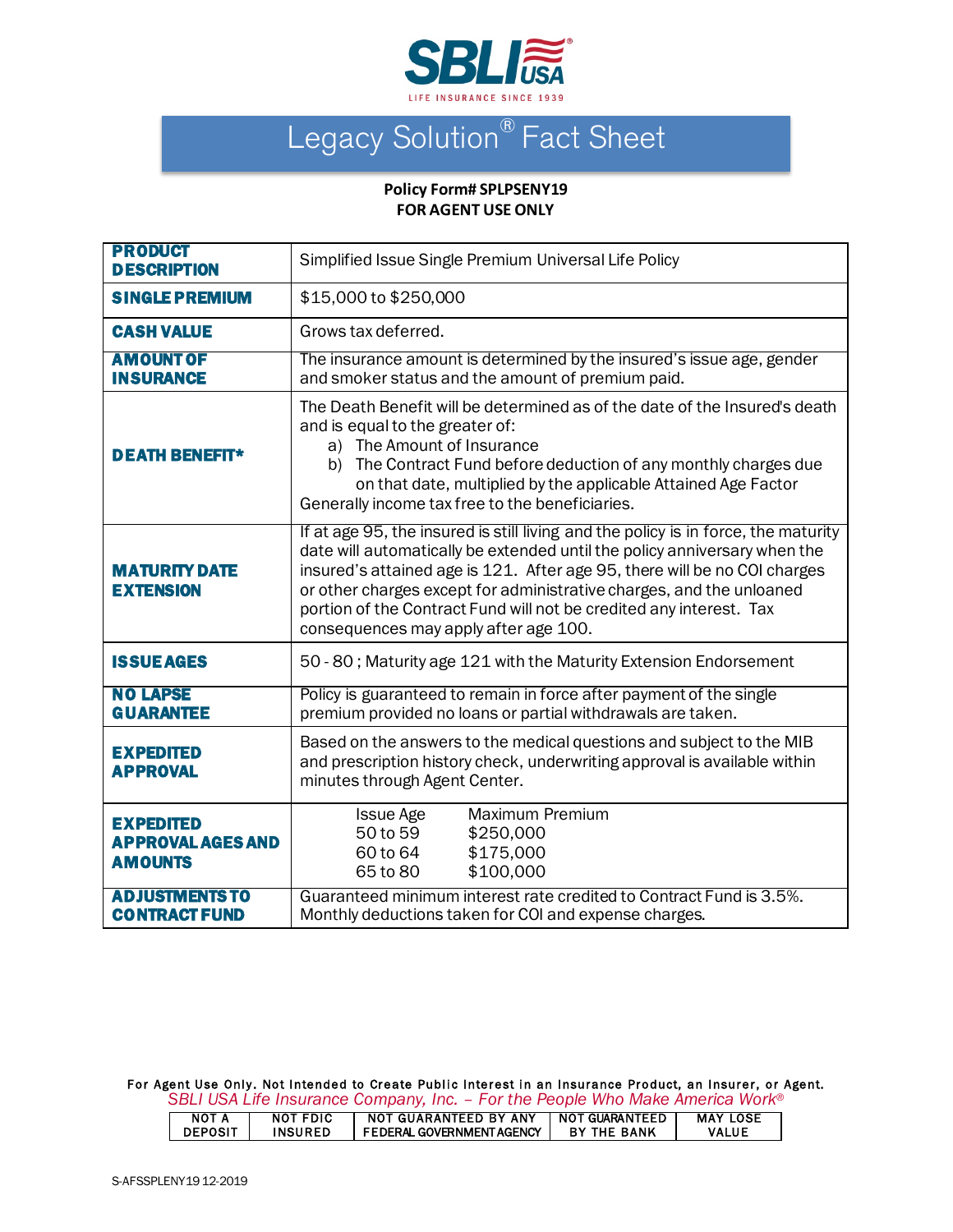| LIQUIDITY**                                                     | a) Withdrawals are available at any time. For the first withdrawal in<br>any contact year after the first, the policy owner may withdraw up<br>to 10% of the contract fund without incurring any withdrawal<br>charges. Subsequent withdrawals within the same year or in<br>excess of 10% are subject to a withdrawal charge.<br>b) Loans are available on the accumulated cash value. |         |         |         |                                                                                                                      |         |         |    |                                                                                                                                                                                                                                                                                                                                                                                                                                                                                                                                                                                                                                                                                                                                                                                                     |         |                |
|-----------------------------------------------------------------|-----------------------------------------------------------------------------------------------------------------------------------------------------------------------------------------------------------------------------------------------------------------------------------------------------------------------------------------------------------------------------------------|---------|---------|---------|----------------------------------------------------------------------------------------------------------------------|---------|---------|----|-----------------------------------------------------------------------------------------------------------------------------------------------------------------------------------------------------------------------------------------------------------------------------------------------------------------------------------------------------------------------------------------------------------------------------------------------------------------------------------------------------------------------------------------------------------------------------------------------------------------------------------------------------------------------------------------------------------------------------------------------------------------------------------------------------|---------|----------------|
| <b>RETURN OF PREMIUM</b>                                        | Provided there have been no policy loans or partial withdrawals, if<br>the policy is surrendered in full at any time, we will pay an amount<br>equal to at least the single premium amount paid for the policy less<br>any premium taxes.                                                                                                                                               |         |         |         |                                                                                                                      |         |         |    |                                                                                                                                                                                                                                                                                                                                                                                                                                                                                                                                                                                                                                                                                                                                                                                                     |         |                |
| <b>UNDERWRITING</b><br><b>CLASS</b>                             | Smoker/Non Smoker                                                                                                                                                                                                                                                                                                                                                                       |         |         |         |                                                                                                                      |         |         |    |                                                                                                                                                                                                                                                                                                                                                                                                                                                                                                                                                                                                                                                                                                                                                                                                     |         |                |
| <b>WITHDRAWAL</b><br><b>CHARGE SCHEDULE</b>                     | <b>Policy Year</b>                                                                                                                                                                                                                                                                                                                                                                      | 1<br>7% | 2<br>7% | 3<br>7% | 4<br>6%                                                                                                              | 5<br>5% | 6<br>4% | 3% | 8<br>2%                                                                                                                                                                                                                                                                                                                                                                                                                                                                                                                                                                                                                                                                                                                                                                                             | 9<br>1% | $10+$<br>$0\%$ |
|                                                                 | Percentage<br>1. Has the Proposed Insured been:                                                                                                                                                                                                                                                                                                                                         |         |         |         |                                                                                                                      |         |         |    |                                                                                                                                                                                                                                                                                                                                                                                                                                                                                                                                                                                                                                                                                                                                                                                                     |         |                |
| <b>MEDICAL QUESTIONS</b><br>(ineligible if any "yes"<br>answer) | a.<br>b.<br>2. In the past 2 years, has the Proposed Insured had more than 1                                                                                                                                                                                                                                                                                                            |         |         |         | artery disease, Alzheimer's disease, dementia,<br>(COPD) or chronic bronchitis?<br>Immunodeficiency Syndrome (AIDS)? |         |         |    | Diagnosed with or treated within the last 5 years by a<br>licensed member of the medical profession for: congestive<br>heart failure or cancer, other than basal cell skin cancer?<br>Diagnosed with or treated within the last 10 years by a<br>licensed member of the medical profession for: heart<br>disease, heart attack, stroke, mini-stroke, heart valve<br>disease, aneurysm, peripheral vascular disease, carotid<br>emphysema, chronic obstructive pulmonary disease<br>c. Diagnosed with or treated within the last 10 years by a<br>licensed member of the medical profession for infection<br>with Human Immunodeficiency Virus (HIV) or Acquired<br>d. Declined, refused or turned down for life insurance?<br>conviction for reckless driving or for driving under the influence of |         |                |
| <b>APPLICATION PACKET</b>                                       | alcohol or drugs (DUI or DWI)?<br>Current versions of the application kit can be found on Agent Center<br>or mailed upon request.                                                                                                                                                                                                                                                       |         |         |         |                                                                                                                      |         |         |    |                                                                                                                                                                                                                                                                                                                                                                                                                                                                                                                                                                                                                                                                                                                                                                                                     |         |                |

\*The death benefit is reduced by any policy loan and loan interest.

\*\* Withdrawals or loans are subject to tax and may carry a 10% penalty if the policy is an endowment contract or if taken before age 59  $1/2$ . Neither SBLI USA nor its agents provides tax advice. Please advise your client to consult their tax advisor as to possible tax consequences.

Refer to the policy for applicable exclusions and limitations. You must disclose all limitations and exclusions to the client.

For Agent Use Only. Not Intended to Create Public Interest in an Insurance Product, an Insurer, or Agent. *SBLI USA Life Insurance Company, Inc. – For the People Who Make America Work®*

|                |          | <u>www.community.com/with the community of the contract of the community of the contract of the contract of the contract of the contract of the contract of the contract of the contract of the contract of the contract of the </u> |                    |                 |
|----------------|----------|--------------------------------------------------------------------------------------------------------------------------------------------------------------------------------------------------------------------------------------|--------------------|-----------------|
| NOT A          | NOT FDIC | NOT GUARANTEED BY ANY                                                                                                                                                                                                                | NOT GUARANTEED     | <b>MAY LOSE</b> |
| <b>DEPOSIT</b> | INSURED  | FEDERAL GOVERNMENT AGENCY                                                                                                                                                                                                            | <b>BY THE BANK</b> | <b>VALUE</b>    |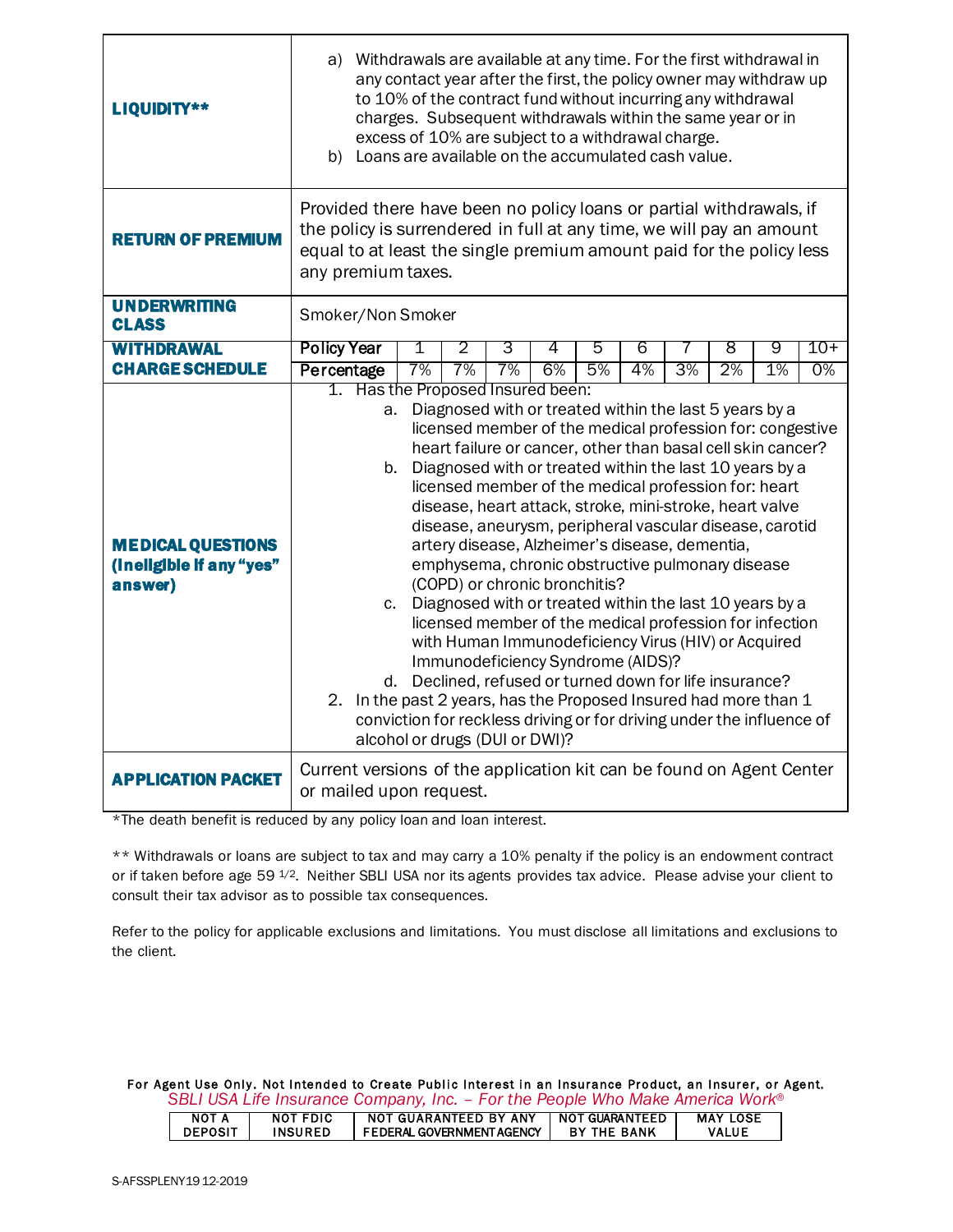## Build Chart Simplified Issue

| <b>Simplified Issue Unisex Build Chart</b> |                             |                             |  |  |  |  |
|--------------------------------------------|-----------------------------|-----------------------------|--|--|--|--|
| <b>Height</b>                              | <b>Minimum Weight (lbs)</b> | <b>Maximum Weight (lbs)</b> |  |  |  |  |
| 5'0''                                      | 84                          | 201                         |  |  |  |  |
| 5'1''                                      | 86                          | 207                         |  |  |  |  |
| 5'2''                                      | 90                          | 215                         |  |  |  |  |
| 5'3''                                      | 93                          | 223                         |  |  |  |  |
| 5'4''                                      | 96                          | 229                         |  |  |  |  |
| 5'5''                                      | 98                          | 236                         |  |  |  |  |
| 5'6''                                      | 101                         | 243                         |  |  |  |  |
| 5'7''                                      | 104                         | 250                         |  |  |  |  |
| 5'8''                                      | 107                         | 257                         |  |  |  |  |
| 5'9''                                      | 110                         | 265                         |  |  |  |  |
| 5'10''                                     | 113                         | 271                         |  |  |  |  |
| 5'11"                                      | 116                         | 279                         |  |  |  |  |
| 6'0''                                      | 120                         | 287                         |  |  |  |  |
| 6'1''                                      | 124                         | 295                         |  |  |  |  |
| 6'2''                                      | 127                         | 302                         |  |  |  |  |
| 6'3''                                      | 131                         | 312                         |  |  |  |  |
| 6'4''                                      | 134                         | 317                         |  |  |  |  |
| 6'5''                                      | 137                         | 325                         |  |  |  |  |
| 6'6''                                      | 141                         | 334                         |  |  |  |  |
| $\overline{6'7}$ "                         | 145                         | 341                         |  |  |  |  |
| 6'8''                                      | 148                         | 349                         |  |  |  |  |
| 6'9''                                      | 152                         | 358                         |  |  |  |  |
| 6'10"                                      | N/A                         | N/A                         |  |  |  |  |
| 6'11"                                      | N/A                         | N/A                         |  |  |  |  |

For Agent Use Only. Not Intended to Create Public Interest in an Insurance Product, an Insurer, or Agent. *SBLI USA Life Insurance Company, Inc. – For the People Who Make America Work®*

| NOT A          | NOT FDIC | NOT GUARANTEED BY ANY     | NOT GUARANTEED     | <b>MAY LOSE</b> |
|----------------|----------|---------------------------|--------------------|-----------------|
| <b>DEPOSIT</b> | INSURED  | FEDERAL GOVERNMENT AGENCY | <b>BY THE BANK</b> | <b>VALUE</b>    |